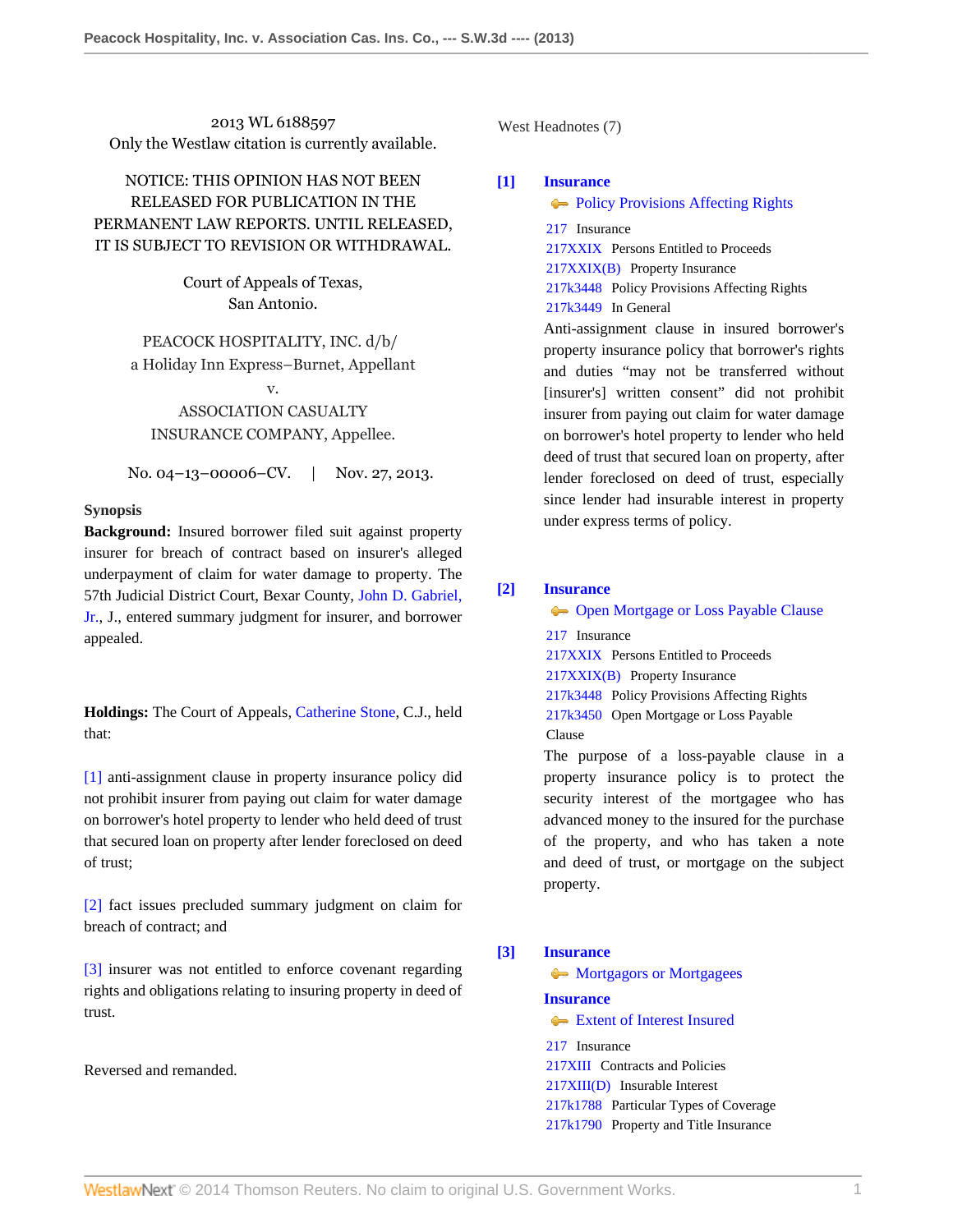[217k1790\(7\)](http://www.westlaw.com/Browse/Home/KeyNumber/217k1790(7)/View.html?docGuid=I24b2a87957f111e3b48bea39e86d4142&originationContext=document&vr=3.0&rs=cblt1.0&transitionType=DocumentItem&contextData=(sc.Search)) Mortgagors or Mortgagees

[217](http://www.westlaw.com/Browse/Home/KeyNumber/217/View.html?docGuid=I24b2a87957f111e3b48bea39e86d4142&originationContext=document&vr=3.0&rs=cblt1.0&transitionType=DocumentItem&contextData=(sc.Search)) Insurance

[217XVI](http://www.westlaw.com/Browse/Home/KeyNumber/217XVI/View.html?docGuid=I24b2a87957f111e3b48bea39e86d4142&originationContext=document&vr=3.0&rs=cblt1.0&transitionType=DocumentItem&contextData=(sc.Search)) Coverage––Property Insurance

[217XVI\(A\)](http://www.westlaw.com/Browse/Home/KeyNumber/217XVI(A)/View.html?docGuid=I24b2a87957f111e3b48bea39e86d4142&originationContext=document&vr=3.0&rs=cblt1.0&transitionType=DocumentItem&contextData=(sc.Search)) In General

[217k2187](http://www.westlaw.com/Browse/Home/KeyNumber/217k2187/View.html?docGuid=I24b2a87957f111e3b48bea39e86d4142&originationContext=document&vr=3.0&rs=cblt1.0&transitionType=DocumentItem&contextData=(sc.Search)) Extent of Interest Insured

A mortgagee's insurable interest under an insurance policy containing a mortgagee losspayable clause is limited to the indebtedness which the insured mortgagor owes under the note and deed of trust.

### <span id="page-1-2"></span>**[\[4\]](#page-4-2) [Mortgages](http://www.westlaw.com/Browse/Home/KeyNumber/266/View.html?docGuid=I24b2a87957f111e3b48bea39e86d4142&originationContext=document&vr=3.0&rs=cblt1.0&transitionType=DocumentItem&contextData=(sc.Search))**

#### **Conducter Conducter** [Operation and Effect](http://www.westlaw.com/Browse/Home/KeyNumber/266k378/View.html?docGuid=I24b2a87957f111e3b48bea39e86d4142&originationContext=document&vr=3.0&rs=cblt1.0&transitionType=DocumentItem&contextData=(sc.Search))

[266](http://www.westlaw.com/Browse/Home/KeyNumber/266/View.html?docGuid=I24b2a87957f111e3b48bea39e86d4142&originationContext=document&vr=3.0&rs=cblt1.0&transitionType=DocumentItem&contextData=(sc.Search)) Mortgages

[266IX](http://www.westlaw.com/Browse/Home/KeyNumber/266IX/View.html?docGuid=I24b2a87957f111e3b48bea39e86d4142&originationContext=document&vr=3.0&rs=cblt1.0&transitionType=DocumentItem&contextData=(sc.Search)) Foreclosure by Exercise of Power of Sale [266k378](http://www.westlaw.com/Browse/Home/KeyNumber/266k378/View.html?docGuid=I24b2a87957f111e3b48bea39e86d4142&originationContext=document&vr=3.0&rs=cblt1.0&transitionType=DocumentItem&contextData=(sc.Search)) Operation and Effect

A foreclosure under a deed of trust has the effect of reducing the indebtedness owed by the mortgagor by the amount paid for the property at foreclosure.

#### <span id="page-1-3"></span>**[\[5\]](#page-4-3) [Insurance](http://www.westlaw.com/Browse/Home/KeyNumber/217/View.html?docGuid=I24b2a87957f111e3b48bea39e86d4142&originationContext=document&vr=3.0&rs=cblt1.0&transitionType=DocumentItem&contextData=(sc.Search))**

**[Mortgagees and Deed of Trust Beneficiaries](http://www.westlaw.com/Browse/Home/KeyNumber/217k3447/View.html?docGuid=I24b2a87957f111e3b48bea39e86d4142&originationContext=document&vr=3.0&rs=cblt1.0&transitionType=DocumentItem&contextData=(sc.Search))** [in General](http://www.westlaw.com/Browse/Home/KeyNumber/217k3447/View.html?docGuid=I24b2a87957f111e3b48bea39e86d4142&originationContext=document&vr=3.0&rs=cblt1.0&transitionType=DocumentItem&contextData=(sc.Search))

#### **[Mortgages](http://www.westlaw.com/Browse/Home/KeyNumber/266/View.html?docGuid=I24b2a87957f111e3b48bea39e86d4142&originationContext=document&vr=3.0&rs=cblt1.0&transitionType=DocumentItem&contextData=(sc.Search))**

**[Insurance](http://www.westlaw.com/Browse/Home/KeyNumber/266k201/View.html?docGuid=I24b2a87957f111e3b48bea39e86d4142&originationContext=document&vr=3.0&rs=cblt1.0&transitionType=DocumentItem&contextData=(sc.Search))** 

[217](http://www.westlaw.com/Browse/Home/KeyNumber/217/View.html?docGuid=I24b2a87957f111e3b48bea39e86d4142&originationContext=document&vr=3.0&rs=cblt1.0&transitionType=DocumentItem&contextData=(sc.Search)) Insurance

[217XXIX](http://www.westlaw.com/Browse/Home/KeyNumber/217XXIX/View.html?docGuid=I24b2a87957f111e3b48bea39e86d4142&originationContext=document&vr=3.0&rs=cblt1.0&transitionType=DocumentItem&contextData=(sc.Search)) Persons Entitled to Proceeds [217XXIX\(B\)](http://www.westlaw.com/Browse/Home/KeyNumber/217XXIX(B)/View.html?docGuid=I24b2a87957f111e3b48bea39e86d4142&originationContext=document&vr=3.0&rs=cblt1.0&transitionType=DocumentItem&contextData=(sc.Search)) Property Insurance [217k3447](http://www.westlaw.com/Browse/Home/KeyNumber/217k3447/View.html?docGuid=I24b2a87957f111e3b48bea39e86d4142&originationContext=document&vr=3.0&rs=cblt1.0&transitionType=DocumentItem&contextData=(sc.Search)) Mortgagees and Deed of Trust Beneficiaries in General [266](http://www.westlaw.com/Browse/Home/KeyNumber/266/View.html?docGuid=I24b2a87957f111e3b48bea39e86d4142&originationContext=document&vr=3.0&rs=cblt1.0&transitionType=DocumentItem&contextData=(sc.Search)) Mortgages [266IV](http://www.westlaw.com/Browse/Home/KeyNumber/266IV/View.html?docGuid=I24b2a87957f111e3b48bea39e86d4142&originationContext=document&vr=3.0&rs=cblt1.0&transitionType=DocumentItem&contextData=(sc.Search)) Rights and Liabilities of Parties [266k201](http://www.westlaw.com/Browse/Home/KeyNumber/266k201/View.html?docGuid=I24b2a87957f111e3b48bea39e86d4142&originationContext=document&vr=3.0&rs=cblt1.0&transitionType=DocumentItem&contextData=(sc.Search)) Insurance If the foreclosure of a mortgage on insured

property fully satisfies the mortgage debt or the mortgage debt is otherwise released as a result of the foreclosure, the mortgagee no longer has a right to any of the insurance proceeds paid for a pre-foreclosure loss; however, if a deficiency remains, the mortgagee retains a right, but only to the amount of the insurance proceeds necessary to satisfy the deficiency.

#### <span id="page-1-0"></span>**[\[6\]](#page-4-4) [Judgment](http://www.westlaw.com/Browse/Home/KeyNumber/228/View.html?docGuid=I24b2a87957f111e3b48bea39e86d4142&originationContext=document&vr=3.0&rs=cblt1.0&transitionType=DocumentItem&contextData=(sc.Search))**

**[Insurance Cases](http://www.westlaw.com/Browse/Home/KeyNumber/228k181(23)/View.html?docGuid=I24b2a87957f111e3b48bea39e86d4142&originationContext=document&vr=3.0&rs=cblt1.0&transitionType=DocumentItem&contextData=(sc.Search))** 

### [228](http://www.westlaw.com/Browse/Home/KeyNumber/228/View.html?docGuid=I24b2a87957f111e3b48bea39e86d4142&originationContext=document&vr=3.0&rs=cblt1.0&transitionType=DocumentItem&contextData=(sc.Search)) Judgment

[228V](http://www.westlaw.com/Browse/Home/KeyNumber/228V/View.html?docGuid=I24b2a87957f111e3b48bea39e86d4142&originationContext=document&vr=3.0&rs=cblt1.0&transitionType=DocumentItem&contextData=(sc.Search)) On Motion or Summary Proceeding [228k181](http://www.westlaw.com/Browse/Home/KeyNumber/228k181/View.html?docGuid=I24b2a87957f111e3b48bea39e86d4142&originationContext=document&vr=3.0&rs=cblt1.0&transitionType=DocumentItem&contextData=(sc.Search)) Grounds for Summary Judgment

[228k181\(15\)](http://www.westlaw.com/Browse/Home/KeyNumber/228k181(15)/View.html?docGuid=I24b2a87957f111e3b48bea39e86d4142&originationContext=document&vr=3.0&rs=cblt1.0&transitionType=DocumentItem&contextData=(sc.Search)) Particular Cases [228k181\(23\)](http://www.westlaw.com/Browse/Home/KeyNumber/228k181(23)/View.html?docGuid=I24b2a87957f111e3b48bea39e86d4142&originationContext=document&vr=3.0&rs=cblt1.0&transitionType=DocumentItem&contextData=(sc.Search)) Insurance Cases

Genuine issues of material fact remained whether deficiency balance remained on note following foreclosure on deed of trust on borrower's insured property, and therefore, whether borrower retained any interest in insurance proceeds on claim for water damage to property after lender foreclosed on deed of trust, thus precluding summary judgment on borrower's claim against insurer for breach of contract based on insurer's alleged underpayment of claim.

### <span id="page-1-1"></span>**[\[7\]](#page-5-0) [Insurance](http://www.westlaw.com/Browse/Home/KeyNumber/217/View.html?docGuid=I24b2a87957f111e3b48bea39e86d4142&originationContext=document&vr=3.0&rs=cblt1.0&transitionType=DocumentItem&contextData=(sc.Search))**

[Extent of Interest Insured](http://www.westlaw.com/Browse/Home/KeyNumber/217k2187/View.html?docGuid=I24b2a87957f111e3b48bea39e86d4142&originationContext=document&vr=3.0&rs=cblt1.0&transitionType=DocumentItem&contextData=(sc.Search))

### **[Insurance](http://www.westlaw.com/Browse/Home/KeyNumber/217/View.html?docGuid=I24b2a87957f111e3b48bea39e86d4142&originationContext=document&vr=3.0&rs=cblt1.0&transitionType=DocumentItem&contextData=(sc.Search))**

• [Mortgagor's Covenant to Insure](http://www.westlaw.com/Browse/Home/KeyNumber/217k3454/View.html?docGuid=I24b2a87957f111e3b48bea39e86d4142&originationContext=document&vr=3.0&rs=cblt1.0&transitionType=DocumentItem&contextData=(sc.Search))

#### **[Mortgages](http://www.westlaw.com/Browse/Home/KeyNumber/266/View.html?docGuid=I24b2a87957f111e3b48bea39e86d4142&originationContext=document&vr=3.0&rs=cblt1.0&transitionType=DocumentItem&contextData=(sc.Search))**

**[Insurance](http://www.westlaw.com/Browse/Home/KeyNumber/266k201/View.html?docGuid=I24b2a87957f111e3b48bea39e86d4142&originationContext=document&vr=3.0&rs=cblt1.0&transitionType=DocumentItem&contextData=(sc.Search))** 

- [217](http://www.westlaw.com/Browse/Home/KeyNumber/217/View.html?docGuid=I24b2a87957f111e3b48bea39e86d4142&originationContext=document&vr=3.0&rs=cblt1.0&transitionType=DocumentItem&contextData=(sc.Search)) Insurance
- [217XVI](http://www.westlaw.com/Browse/Home/KeyNumber/217XVI/View.html?docGuid=I24b2a87957f111e3b48bea39e86d4142&originationContext=document&vr=3.0&rs=cblt1.0&transitionType=DocumentItem&contextData=(sc.Search)) Coverage––Property Insurance
- [217XVI\(A\)](http://www.westlaw.com/Browse/Home/KeyNumber/217XVI(A)/View.html?docGuid=I24b2a87957f111e3b48bea39e86d4142&originationContext=document&vr=3.0&rs=cblt1.0&transitionType=DocumentItem&contextData=(sc.Search)) In General

[217k2187](http://www.westlaw.com/Browse/Home/KeyNumber/217k2187/View.html?docGuid=I24b2a87957f111e3b48bea39e86d4142&originationContext=document&vr=3.0&rs=cblt1.0&transitionType=DocumentItem&contextData=(sc.Search)) Extent of Interest Insured

[217](http://www.westlaw.com/Browse/Home/KeyNumber/217/View.html?docGuid=I24b2a87957f111e3b48bea39e86d4142&originationContext=document&vr=3.0&rs=cblt1.0&transitionType=DocumentItem&contextData=(sc.Search)) Insurance

[217XXIX](http://www.westlaw.com/Browse/Home/KeyNumber/217XXIX/View.html?docGuid=I24b2a87957f111e3b48bea39e86d4142&originationContext=document&vr=3.0&rs=cblt1.0&transitionType=DocumentItem&contextData=(sc.Search)) Persons Entitled to Proceeds

[217XXIX\(B\)](http://www.westlaw.com/Browse/Home/KeyNumber/217XXIX(B)/View.html?docGuid=I24b2a87957f111e3b48bea39e86d4142&originationContext=document&vr=3.0&rs=cblt1.0&transitionType=DocumentItem&contextData=(sc.Search)) Property Insurance

[217k3452](http://www.westlaw.com/Browse/Home/KeyNumber/217k3452/View.html?docGuid=I24b2a87957f111e3b48bea39e86d4142&originationContext=document&vr=3.0&rs=cblt1.0&transitionType=DocumentItem&contextData=(sc.Search)) Other Agreements Affecting Rights

[217k3454](http://www.westlaw.com/Browse/Home/KeyNumber/217k3454/View.html?docGuid=I24b2a87957f111e3b48bea39e86d4142&originationContext=document&vr=3.0&rs=cblt1.0&transitionType=DocumentItem&contextData=(sc.Search)) Mortgagor's Covenant to Insure [266](http://www.westlaw.com/Browse/Home/KeyNumber/266/View.html?docGuid=I24b2a87957f111e3b48bea39e86d4142&originationContext=document&vr=3.0&rs=cblt1.0&transitionType=DocumentItem&contextData=(sc.Search)) Mortgages

[266IV](http://www.westlaw.com/Browse/Home/KeyNumber/266IV/View.html?docGuid=I24b2a87957f111e3b48bea39e86d4142&originationContext=document&vr=3.0&rs=cblt1.0&transitionType=DocumentItem&contextData=(sc.Search)) Rights and Liabilities of Parties

[266k201](http://www.westlaw.com/Browse/Home/KeyNumber/266k201/View.html?docGuid=I24b2a87957f111e3b48bea39e86d4142&originationContext=document&vr=3.0&rs=cblt1.0&transitionType=DocumentItem&contextData=(sc.Search)) Insurance

Borrower's property insurer was not entitled to enforce covenant in deed of trust on property securing loan, which provided that in event of foreclosure, purchaser of mortgaged property shall succeed to all rights of insured borrower, and requiring borrower to insure property and to assign and deliver all such policies to lender, in support of its claim that borrower was divested of any interest in claim for water damage to property after lender foreclosed on deed of trust, as defense to borrower's claim for breach of policy arising out of insurer's alleged underpayment of claim.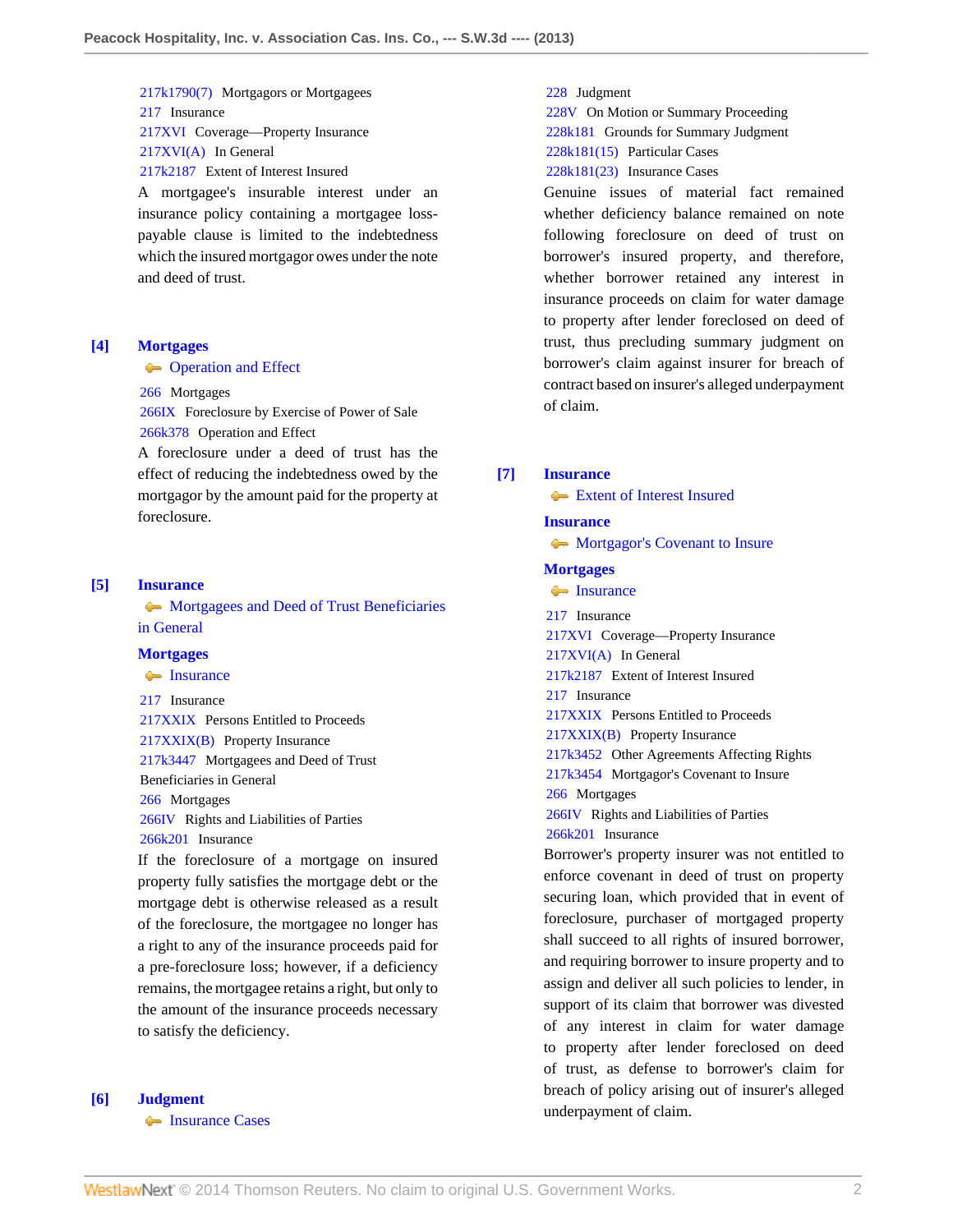## **Attorneys and Law Firms**

[Harvey G. Joseph,](http://www.westlaw.com/Link/Document/FullText?findType=h&pubNum=176284&cite=0211972701&originatingDoc=I24b2a87957f111e3b48bea39e86d4142&refType=RQ&originationContext=document&vr=3.0&rs=cblt1.0&transitionType=DocumentItem&contextData=(sc.Search)) Law Offices of Harvey G. Joseph, [John L.](http://www.westlaw.com/Link/Document/FullText?findType=h&pubNum=176284&cite=0278213301&originatingDoc=I24b2a87957f111e3b48bea39e86d4142&refType=RQ&originationContext=document&vr=3.0&rs=cblt1.0&transitionType=DocumentItem&contextData=(sc.Search)) [Hubble](http://www.westlaw.com/Link/Document/FullText?findType=h&pubNum=176284&cite=0278213301&originatingDoc=I24b2a87957f111e3b48bea39e86d4142&refType=RQ&originationContext=document&vr=3.0&rs=cblt1.0&transitionType=DocumentItem&contextData=(sc.Search)), Dallas, TX, for appellant.

[Greg Christopher Wilkins,](http://www.westlaw.com/Link/Document/FullText?findType=h&pubNum=176284&cite=0157521201&originatingDoc=I24b2a87957f111e3b48bea39e86d4142&refType=RQ&originationContext=document&vr=3.0&rs=cblt1.0&transitionType=DocumentItem&contextData=(sc.Search)) Orgain Bell & Tucker, LLP, Beaumont, TX, for appellee.

Sitting: [CATHERINE STONE,](http://www.westlaw.com/Link/Document/FullText?findType=h&pubNum=176284&cite=0224844201&originatingDoc=I24b2a87957f111e3b48bea39e86d4142&refType=RQ&originationContext=document&vr=3.0&rs=cblt1.0&transitionType=DocumentItem&contextData=(sc.Search)) Chief Justice, [SANDEE](http://www.westlaw.com/Link/Document/FullText?findType=h&pubNum=176284&cite=0331048701&originatingDoc=I24b2a87957f111e3b48bea39e86d4142&refType=RQ&originationContext=document&vr=3.0&rs=cblt1.0&transitionType=DocumentItem&contextData=(sc.Search)) [BRYAN MARION,](http://www.westlaw.com/Link/Document/FullText?findType=h&pubNum=176284&cite=0331048701&originatingDoc=I24b2a87957f111e3b48bea39e86d4142&refType=RQ&originationContext=document&vr=3.0&rs=cblt1.0&transitionType=DocumentItem&contextData=(sc.Search)) Justice, [PATRICIA O. ALVAREZ](http://www.westlaw.com/Link/Document/FullText?findType=h&pubNum=176284&cite=0115145202&originatingDoc=I24b2a87957f111e3b48bea39e86d4142&refType=RQ&originationContext=document&vr=3.0&rs=cblt1.0&transitionType=DocumentItem&contextData=(sc.Search)), Justice.

**Opinion**

#### **OPINION**

#### Opinion by: [CATHERINE STONE,](http://www.westlaw.com/Link/Document/FullText?findType=h&pubNum=176284&cite=0224844201&originatingDoc=I24b2a87957f111e3b48bea39e86d4142&refType=RQ&originationContext=document&vr=3.0&rs=cblt1.0&transitionType=DocumentItem&contextData=(sc.Search)) Chief Justice.

**\*1** This appeal arises from a lawsuit by Peacock Hospitality, Inc. d/b/a Holiday Inn Express–Burnet against Association Casualty Insurance Company relating to the alleged underpayment of an insurance claim for water damage to a hotel. The damage occurred after Peacock had defaulted on its loan to First National Bank Group, Inc. (the "Bank"). The claim was paid by Association Casualty after the Bank sent notice of foreclosure but prior to actual foreclosure. Peacock appeals the summary judgment granted in favor of Association Casualty. The crux of the argument on appeal is whether Association Casualty has the right to enforce a covenant in the Deed of Trust between the Bank and Peacock, which divested Peacock of its rights in and to the insurance policy. We reverse the summary judgment because: (1) a genuine issue of material fact exists with regard to whether Peacock retained a right to sue Association Casualty for the underpayment of its claim under the terms of the insurance policy; and (2) Association Casualty has no right to enforce the covenant in the Deed of Trust.

#### **FACTUAL BACKGROUND**

Sometime between July and December of 2009, Peacock defaulted on its monthly loan payment to the Bank. Peacock's loan from the Bank was secured by a first lien on the hotel under the terms of a Deed of Trust. On January 9, 2010, the hotel suffered water damage due to frozen pipes. On January 28, 2010, the Bank sent Peacock notice of acceleration and foreclosure.

On February 11, 2010, Association Casualty issued an insurance check for \$33,323.11 based on its evaluation of the damage and the claim. The check was jointly payable to Peacock and the Bank. Peacock refused to endorse the check given its on-going negotiations with the Bank, and the check remained in the Bank's possession.

On February 25, 2010, a public adjuster retained by Peacock contacted Association Casualty asserting that a re-inspection was needed regarding the scope of the work necessary for the repairs to the hotel. Association Casualty's representative responded that the property had been inspected twice; however, Association Casualty would review any estimate the public adjuster submitted to determine if the amount paid for the claim should be adjusted. Although the public adjuster subsequently submitted his estimate, Association Casualty refused to re-inspect the water damage to the hotel or adjust the amount it paid on the claim.

On March 2, 2010, the Bank foreclosed on its lien and purchased the hotel at foreclosure. On May 21, 2010, the Bank sold the hotel to Mahadev LLC. Bipin Patel is the sole director and managing member of Mahadev. Pursuant to a request by the Bank, Association Casualty re-issued the insurance check on October 12, 2010. The check was jointly payable to the Bank, Patel, and Peacock. Because Peacock's signature was forged on the check, Association Casualty rejected the endorsement and returned the check to the Bank. The Bank cashed the check and deposited the proceeds into an account at the Bank.

**\*2** Peacock sued Association Casualty, the Bank, and Patel, alleging both tort and breach of contract claims. With regard to Association Casualty, Peacock alleged Association Casualty breached the insurance policy by failing to pay for the full loss to the property. Peacock asserted that the value of the full loss was \$133,681.62, less its \$1,000 deductible. Peacock also alleged a prompt payment claim and various tort claims.

Association Casualty moved for summary judgment asserting that the foreclosure divested Peacock of its rights in and to the insurance policy based on the following covenant in the Deed of Trust:

> In the event of a foreclosure of this Deed of Trust, the purchaser of the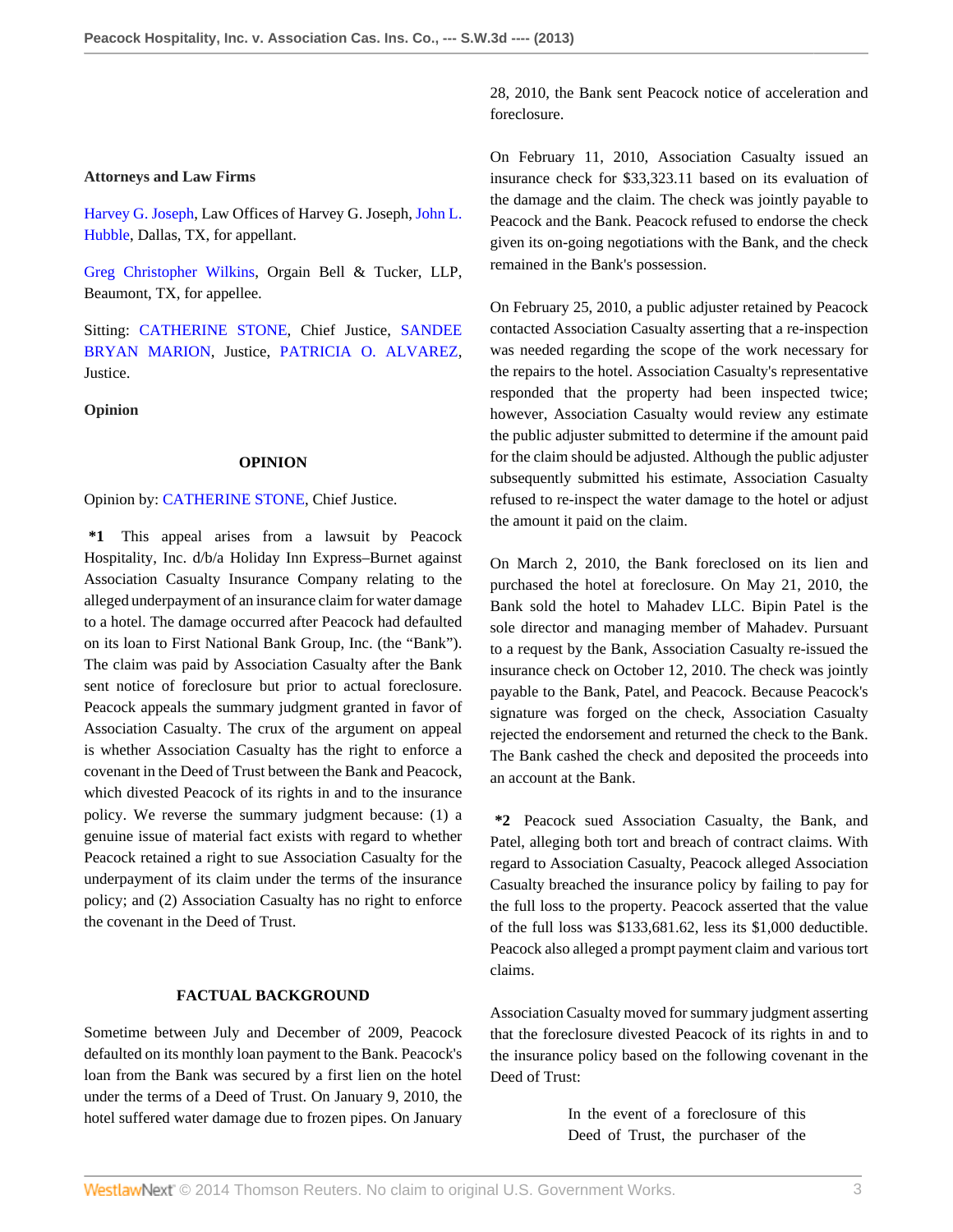Mortgaged Property shall succeed to all the rights of Grantor, including any right to unearned premiums, in and to all policies of insurance assigned and delivered to Beneficiary pursuant to the provisions of this instrument.

Other covenants in the Deed of Trust required Peacock to insure the property and to assign and deliver all such polices of insurance to the Bank as collateral and further security for the payment of Peacock's debt to the Bank.

In its response to Association Casualty's motion, Peacock asserted that the anti-assignment clause in the insurance policy prohibited it from assigning its rights under the insurance policy to the Bank; therefore, Peacock retained those rights. Peacock also asserted that Association Casualty was not a party to the Deed of Trust and had no right to enforce the covenant that Association Casualty relied upon in its motion.

In its reply to Peacock's response, Association Casualty contended that it never alleged any assignment of the policy; instead, Association Casualty based its motion for summary judgment on the divestiture of Peacock's rights in and to the insurance policy under the Deed of Trust. In response to Peacock's contention that Association Casualty was not a third party beneficiary to the Deed of Trust and could not enforce its covenants, Association Casualty replied that it "is not, and has not, attempted to enforce" the covenant, arguing the covenant was cited only to demonstrate that the Bank "had the right to enforce the Deed of Trust against" Association Casualty, not Peacock.

The trial court granted summary judgment in favor of Association Casualty, and Peacock's claims against Association Casualty were severed from the remainder of the lawsuit, making the summary judgment final for purposes of this appeal.

### **STANDARD OF REVIEW**

We review a summary judgment *de novo*. *[Provident Life &](http://www.westlaw.com/Link/Document/FullText?findType=Y&serNum=2003939419&pubNum=4644&originationContext=document&vr=3.0&rs=cblt1.0&transitionType=DocumentItem&contextData=(sc.Search)#co_pp_sp_4644_215) Acc. Ins. Co. v. Knott,* [128 S.W.3d 211, 215 \(Tex.2003\).](http://www.westlaw.com/Link/Document/FullText?findType=Y&serNum=2003939419&pubNum=4644&originationContext=document&vr=3.0&rs=cblt1.0&transitionType=DocumentItem&contextData=(sc.Search)#co_pp_sp_4644_215) In reviewing the granting of a traditional summary judgment, we consider all the evidence in the light most favorable to the respondent, indulging all reasonable inferences in favor of the respondent, and determine whether the movant proved that there were no genuine issues of material fact and that it was entitled to judgment as a matter of law. *[Nixon v. Mr. Prop.](http://www.westlaw.com/Link/Document/FullText?findType=Y&serNum=1985123468&pubNum=713&originationContext=document&vr=3.0&rs=cblt1.0&transitionType=DocumentItem&contextData=(sc.Search)#co_pp_sp_713_548) Mgmt. Co.,* [690 S.W.2d 546, 548–49 \(Tex.1985\).](http://www.westlaw.com/Link/Document/FullText?findType=Y&serNum=1985123468&pubNum=713&originationContext=document&vr=3.0&rs=cblt1.0&transitionType=DocumentItem&contextData=(sc.Search)#co_pp_sp_713_548)

### **BREACH OF CONTRACT CLAIM**

**\*3** As previously noted, Association Casualty moved for summary judgment on the basis that the Deed of Trust contained a covenant that divested Peacock of all rights in and to the insurance policy upon foreclosure. Peacock countered that the provision still required it to assign its rights in the insurance policy to the Bank, which was prohibited by the anti-assignment clause. Peacock further countered that Association Casualty was not a third party beneficiary of the Deed of Trust and could not enforce the covenant. Peacock raises these same arguments in its brief on appeal.

### *A. Anti–Assignment Clause*

<span id="page-3-0"></span>**[\[1\]](#page-0-0)** The anti-assignment clause in the insurance policy relied upon by Peacock is contained in section F of the Common Policy Conditions, and states as follows:

> Your rights and duties under this policy may not be transferred without our written consent except in the case of death of an individual named insured.

Peacock relies on cases in which courts have generally stated that non-assignment clauses in insurance policies are enforceable in Texas. *See, e.g., [Tex. Farmers Ins. Co. v.](http://www.westlaw.com/Link/Document/FullText?findType=Y&serNum=1994143030&pubNum=713&originationContext=document&vr=3.0&rs=cblt1.0&transitionType=DocumentItem&contextData=(sc.Search)#co_pp_sp_713_218) Gerdes,* [880 S.W.2d 215, 218 \(Tex.App.-Fort Worth 1994,](http://www.westlaw.com/Link/Document/FullText?findType=Y&serNum=1994143030&pubNum=713&originationContext=document&vr=3.0&rs=cblt1.0&transitionType=DocumentItem&contextData=(sc.Search)#co_pp_sp_713_218) [writ denied\);](http://www.westlaw.com/Link/Document/FullText?findType=Y&serNum=1994143030&pubNum=713&originationContext=document&vr=3.0&rs=cblt1.0&transitionType=DocumentItem&contextData=(sc.Search)#co_pp_sp_713_218) *[Tex. Pac. Indem. Co. v. Atlantic Richfield Co.,](http://www.westlaw.com/Link/Document/FullText?findType=Y&serNum=1993036125&pubNum=713&originationContext=document&vr=3.0&rs=cblt1.0&transitionType=DocumentItem&contextData=(sc.Search)#co_pp_sp_713_583)* [846 S.W.2d 580, 583 \(Tex.App.-Houston \[14th Dist.\] 1993,](http://www.westlaw.com/Link/Document/FullText?findType=Y&serNum=1993036125&pubNum=713&originationContext=document&vr=3.0&rs=cblt1.0&transitionType=DocumentItem&contextData=(sc.Search)#co_pp_sp_713_583) [writ denied\)](http://www.westlaw.com/Link/Document/FullText?findType=Y&serNum=1993036125&pubNum=713&originationContext=document&vr=3.0&rs=cblt1.0&transitionType=DocumentItem&contextData=(sc.Search)#co_pp_sp_713_583). In each of those cases, however, the insurance company sought to enforce the clause in defending against claims made by an assignee against the insurance company. *See Gerdes,* [880 S.W.2d at 217](http://www.westlaw.com/Link/Document/FullText?findType=Y&serNum=1994143030&pubNum=713&originationContext=document&vr=3.0&rs=cblt1.0&transitionType=DocumentItem&contextData=(sc.Search)#co_pp_sp_713_217) (chiropractic clinic that provided services to insured based on assignment of insurance proceeds sought recovery against insurance company which had not consented to assignment and had paid insured); *[Tex.](http://www.westlaw.com/Link/Document/FullText?findType=Y&serNum=1993036125&pubNum=713&originationContext=document&vr=3.0&rs=cblt1.0&transitionType=DocumentItem&contextData=(sc.Search)#co_pp_sp_713_581) Pac. Indem. Co.,* [846 S.W.2d at 581–82](http://www.westlaw.com/Link/Document/FullText?findType=Y&serNum=1993036125&pubNum=713&originationContext=document&vr=3.0&rs=cblt1.0&transitionType=DocumentItem&contextData=(sc.Search)#co_pp_sp_713_581) (bankrupt company assigned insurance covering its employees' dishonesty to company defrauded by bankrupt company's employees and assignee then sued insurance company for loss resulting from fraud of bankrupt company employees); *cf. [Cloughly v. NBC](http://www.westlaw.com/Link/Document/FullText?findType=Y&serNum=1989117728&pubNum=713&originationContext=document&vr=3.0&rs=cblt1.0&transitionType=DocumentItem&contextData=(sc.Search)#co_pp_sp_713_654) Bank–Seguin, N.A.,* [773 S.W.2d 652, 654–55 \(Tex.App.-](http://www.westlaw.com/Link/Document/FullText?findType=Y&serNum=1989117728&pubNum=713&originationContext=document&vr=3.0&rs=cblt1.0&transitionType=DocumentItem&contextData=(sc.Search)#co_pp_sp_713_654) [San Antonio 1989, writ denied\)](http://www.westlaw.com/Link/Document/FullText?findType=Y&serNum=1989117728&pubNum=713&originationContext=document&vr=3.0&rs=cblt1.0&transitionType=DocumentItem&contextData=(sc.Search)#co_pp_sp_713_654) (assignee of payment under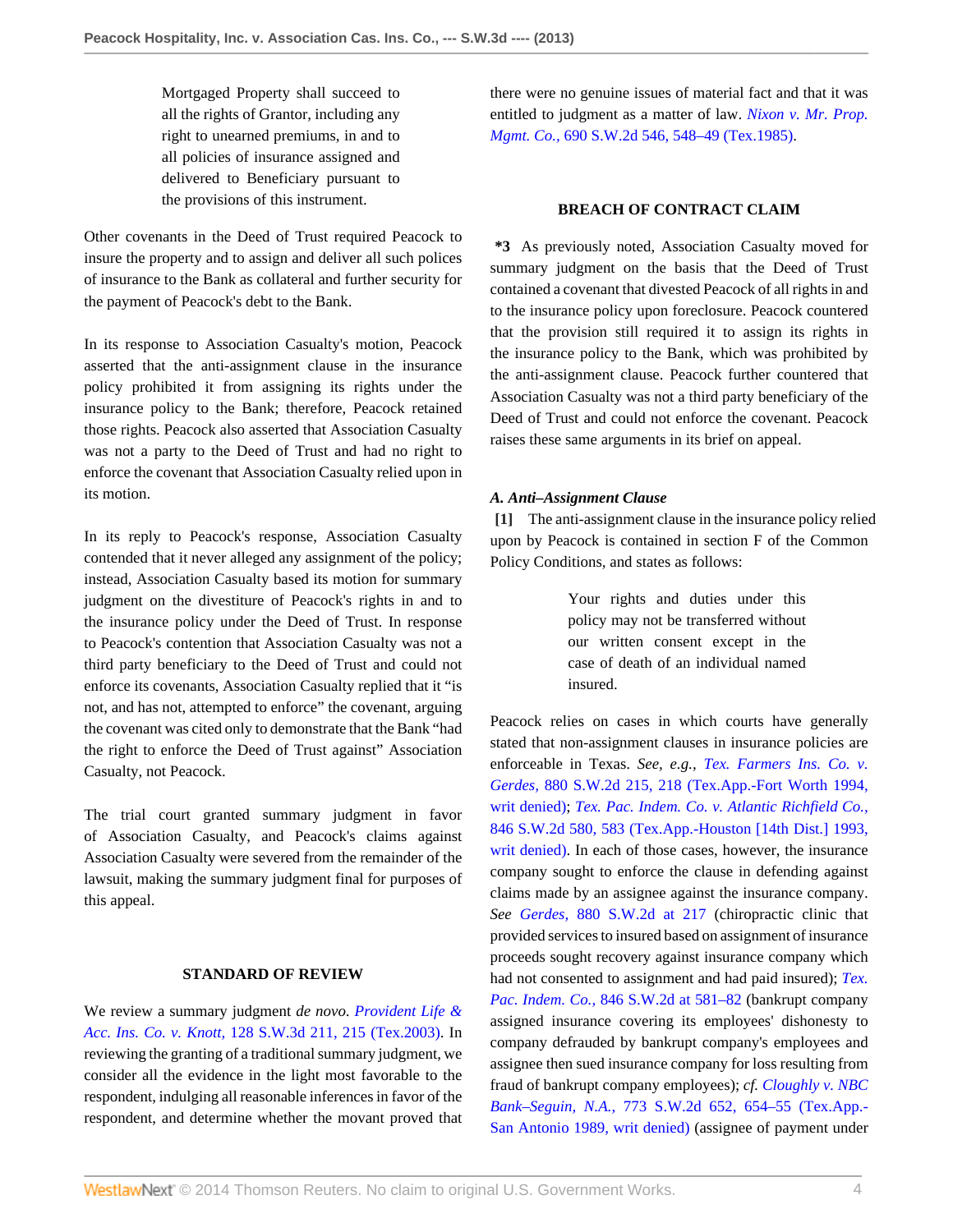private annuity agreement sued manager of annuity seeking to enforce assignment of payment). Peacock cites no case to support its contention that an insured who assigns its rights under an insurance policy to a mortgagee can require the insurance company to pay the insured as opposed to the mortgagee. Peacock's contention is particularly questionable where the mortgagee is recognized as having an insurable interest under the express terms of the insurance policy. Because we resolve this appeal on another ground, we do not further address this issue.

# *B. Peacock's Post–Foreclosure Rights to Insurance Proceeds Independent of Deed of Trust*

Before addressing the issue of Association Casualty's ability to enforce the covenant in the Deed of Trust, we first consider whether Peacock retained a right to bring a cause of action against Association Casualty for breach of the insurance policy independent of the terms of the Deed of Trust. In resolving this preliminary issue, we must consider the effect of the foreclosure on Peacock's rights under the insurance policy.

**\*4** In this case, Peacock's breach of contract claim was based on Association Casualty's failure to pay the entire value of a pre-foreclosure loss. Based on the allegations in the pleadings, Association Casualty underpaid the claim by \$79,358.51 (\$133,681.62 [Peacock's value of loss] - \$1,000 [deductible] - \$33,323.11 [amount Association Casualty paid] ). In deciding whether Peacock has a claim for all or any part of this alleged underpayment, we must determine what rights an insured retains under an insurance policy in the event a foreclosure occurs after a covered loss.

Section F of the Building and Personal Property Coverage Form entitled "Additional Conditions" states that the conditions contained in section F "apply in addition to the Common Policy Conditions and the Commercial Property Conditions." Subsection 2 of Section F, which is entitled "Mortgageholders," contains a loss payable clause which states in pertinent part as follows:

b. We will pay for covered loss of or damage to buildings or structures to each mortgageholder shown in the Declarations in their order of precedence, as interest may appear.

c. The mortgageholder has the right to receive loss payment even if the mortgageholder has started foreclosure or similar action on the building or structure.

The Bank is the only mortgageholder listed in the schedule included in the policy.

<span id="page-4-3"></span><span id="page-4-2"></span><span id="page-4-1"></span><span id="page-4-0"></span>**[\[2\]](#page-0-1) [\[3\]](#page-0-2) [\[4\]](#page-1-2) [\[5\]](#page-1-3)** "The purpose of a loss-payable clause in an insurance policy is to protect the security interest of the mortgagee who has advanced money to others for the purchase of property, and who has taken a note and deed of trust, or mortgage on the subject property." *[Smith](http://www.westlaw.com/Link/Document/FullText?findType=Y&serNum=2002321463&pubNum=4644&originationContext=document&vr=3.0&rs=cblt1.0&transitionType=DocumentItem&contextData=(sc.Search)#co_pp_sp_4644_584) v. Tex. Farmers Ins. Co.,* [82 S.W.3d 580, 584 \(Tex.App.-](http://www.westlaw.com/Link/Document/FullText?findType=Y&serNum=2002321463&pubNum=4644&originationContext=document&vr=3.0&rs=cblt1.0&transitionType=DocumentItem&contextData=(sc.Search)#co_pp_sp_4644_584) [San Antonio 2002, pet. denied\);](http://www.westlaw.com/Link/Document/FullText?findType=Y&serNum=2002321463&pubNum=4644&originationContext=document&vr=3.0&rs=cblt1.0&transitionType=DocumentItem&contextData=(sc.Search)#co_pp_sp_4644_584) *see also [Helmer v. Tex.](http://www.westlaw.com/Link/Document/FullText?findType=Y&serNum=1982121967&pubNum=713&originationContext=document&vr=3.0&rs=cblt1.0&transitionType=DocumentItem&contextData=(sc.Search)#co_pp_sp_713_196) Farmers Ins. Co.,* [632 S.W.2d 194, 196 \(Tex.App.-Fort](http://www.westlaw.com/Link/Document/FullText?findType=Y&serNum=1982121967&pubNum=713&originationContext=document&vr=3.0&rs=cblt1.0&transitionType=DocumentItem&contextData=(sc.Search)#co_pp_sp_713_196) [Worth 1982, no writ\).](http://www.westlaw.com/Link/Document/FullText?findType=Y&serNum=1982121967&pubNum=713&originationContext=document&vr=3.0&rs=cblt1.0&transitionType=DocumentItem&contextData=(sc.Search)#co_pp_sp_713_196) "A mortgagee's [insurable] interest under an insurance policy containing a mortgagee losspayable clause is limited to the indebtedness which the mortgagor owes under the note and [deed of trust]." *[Smith,](http://www.westlaw.com/Link/Document/FullText?findType=Y&serNum=2002321463&pubNum=4644&originationContext=document&vr=3.0&rs=cblt1.0&transitionType=DocumentItem&contextData=(sc.Search)#co_pp_sp_4644_584)* 82 [S.W.3d at 584;](http://www.westlaw.com/Link/Document/FullText?findType=Y&serNum=2002321463&pubNum=4644&originationContext=document&vr=3.0&rs=cblt1.0&transitionType=DocumentItem&contextData=(sc.Search)#co_pp_sp_4644_584)*see also [Campagna v. Underwriters at Lloyd's](http://www.westlaw.com/Link/Document/FullText?findType=Y&serNum=1977115477&pubNum=713&originationContext=document&vr=3.0&rs=cblt1.0&transitionType=DocumentItem&contextData=(sc.Search)#co_pp_sp_713_19) London,* [549 S.W.2d 17, 19 \(Tex.Civ.App.-Dallas 1977, writ](http://www.westlaw.com/Link/Document/FullText?findType=Y&serNum=1977115477&pubNum=713&originationContext=document&vr=3.0&rs=cblt1.0&transitionType=DocumentItem&contextData=(sc.Search)#co_pp_sp_713_19) [ref'd n.r.e.\).](http://www.westlaw.com/Link/Document/FullText?findType=Y&serNum=1977115477&pubNum=713&originationContext=document&vr=3.0&rs=cblt1.0&transitionType=DocumentItem&contextData=(sc.Search)#co_pp_sp_713_19) A foreclosure under a deed of trust has the effect of reducing the indebtedness owed by the mortgagor by the amount paid for the property at foreclosure. *Id.* [at 19.](http://www.westlaw.com/Link/Document/FullText?findType=Y&serNum=1977115477&originationContext=document&vr=3.0&rs=cblt1.0&transitionType=DocumentItem&contextData=(sc.Search)) If the foreclosure fully satisfies the mortgage debt or the mortgage debt is otherwise released as a result of the foreclosure, the mortgagee no longer has a right to any of the insurance proceeds paid for a pre-foreclosure loss. *See [CWCapital Asset](http://www.westlaw.com/Link/Document/FullText?findType=Y&serNum=2019283699&pubNum=0000999&originationContext=document&vr=3.0&rs=cblt1.0&transitionType=DocumentItem&contextData=(sc.Search)) [Mgmt. LLC v. Wausau Bus. Ins. Co.,](http://www.westlaw.com/Link/Document/FullText?findType=Y&serNum=2019283699&pubNum=0000999&originationContext=document&vr=3.0&rs=cblt1.0&transitionType=DocumentItem&contextData=(sc.Search))* No. 04–08–00457– [CV, 2009 WL 1900413, at \\*4 \(Tex.App.-San Antonio July](http://www.westlaw.com/Link/Document/FullText?findType=Y&serNum=2019283699&pubNum=0000999&originationContext=document&vr=3.0&rs=cblt1.0&transitionType=DocumentItem&contextData=(sc.Search)) [1, 2009, no pet.\)](http://www.westlaw.com/Link/Document/FullText?findType=Y&serNum=2019283699&pubNum=0000999&originationContext=document&vr=3.0&rs=cblt1.0&transitionType=DocumentItem&contextData=(sc.Search)); *Helmer,* [632 S.W.2d at 196;](http://www.westlaw.com/Link/Document/FullText?findType=Y&serNum=1982121967&pubNum=713&originationContext=document&vr=3.0&rs=cblt1.0&transitionType=DocumentItem&contextData=(sc.Search)#co_pp_sp_713_196) *[Campagna,](http://www.westlaw.com/Link/Document/FullText?findType=Y&serNum=1977115477&pubNum=713&originationContext=document&vr=3.0&rs=cblt1.0&transitionType=DocumentItem&contextData=(sc.Search)#co_pp_sp_713_18)* [549 S.W.2d at 18.](http://www.westlaw.com/Link/Document/FullText?findType=Y&serNum=1977115477&pubNum=713&originationContext=document&vr=3.0&rs=cblt1.0&transitionType=DocumentItem&contextData=(sc.Search)#co_pp_sp_713_18) If a deficiency remains following the foreclosure, however, the mortgagee retains a right, but only to the amount of the insurance proceeds necessary to satisfy the deficiency. *See Campagna,* [549 S.W.2d at 18;](http://www.westlaw.com/Link/Document/FullText?findType=Y&serNum=1977115477&pubNum=713&originationContext=document&vr=3.0&rs=cblt1.0&transitionType=DocumentItem&contextData=(sc.Search)#co_pp_sp_713_18) *see also [CWCapital Asset Mgmt. LLC,](http://www.westlaw.com/Link/Document/FullText?findType=Y&serNum=2019283699&pubNum=999&originationContext=document&vr=3.0&rs=cblt1.0&transitionType=DocumentItem&contextData=(sc.Search))* 2009 WL 1900413, at \*4 (noting mortgage debt can exist after foreclosure in the form of a deficiency).

<span id="page-4-4"></span>**\*5 [\[6\]](#page-1-0)** The question that arises, however, is what rights the mortgagor retains if a surplus exists after the extinguishment of the debt upon a foreclosure where the insurance proceeds have not been applied to reduce the mortgage debt before the foreclosure. In such a case, the mortgagor is entitled to retain all of the insurance proceeds and to bring suit against the insurance company for any underpayment because the excess value of the property as it existed at the time of the loss is the property of the mortgagor. *See* [4 COUCH ON INS. § 65:17](http://www.westlaw.com/Link/Document/FullText?findType=Y&serNum=0299582304&pubNum=0111947&originationContext=document&vr=3.0&rs=cblt1.0&transitionType=DocumentItem&contextData=(sc.Search)) (acknowledging mortgagor entitled to proceeds in excess of debt); *cf. Smith,* [82 S.W.3d at 582, 585–86](http://www.westlaw.com/Link/Document/FullText?findType=Y&serNum=2002321463&pubNum=4644&originationContext=document&vr=3.0&rs=cblt1.0&transitionType=DocumentItem&contextData=(sc.Search)#co_pp_sp_4644_582) (holding insurance company properly issued checks for claims to insured after mortgage debt was extinguished, thereby extinguishing mortgagee's rights under the insurance policy). In this case,